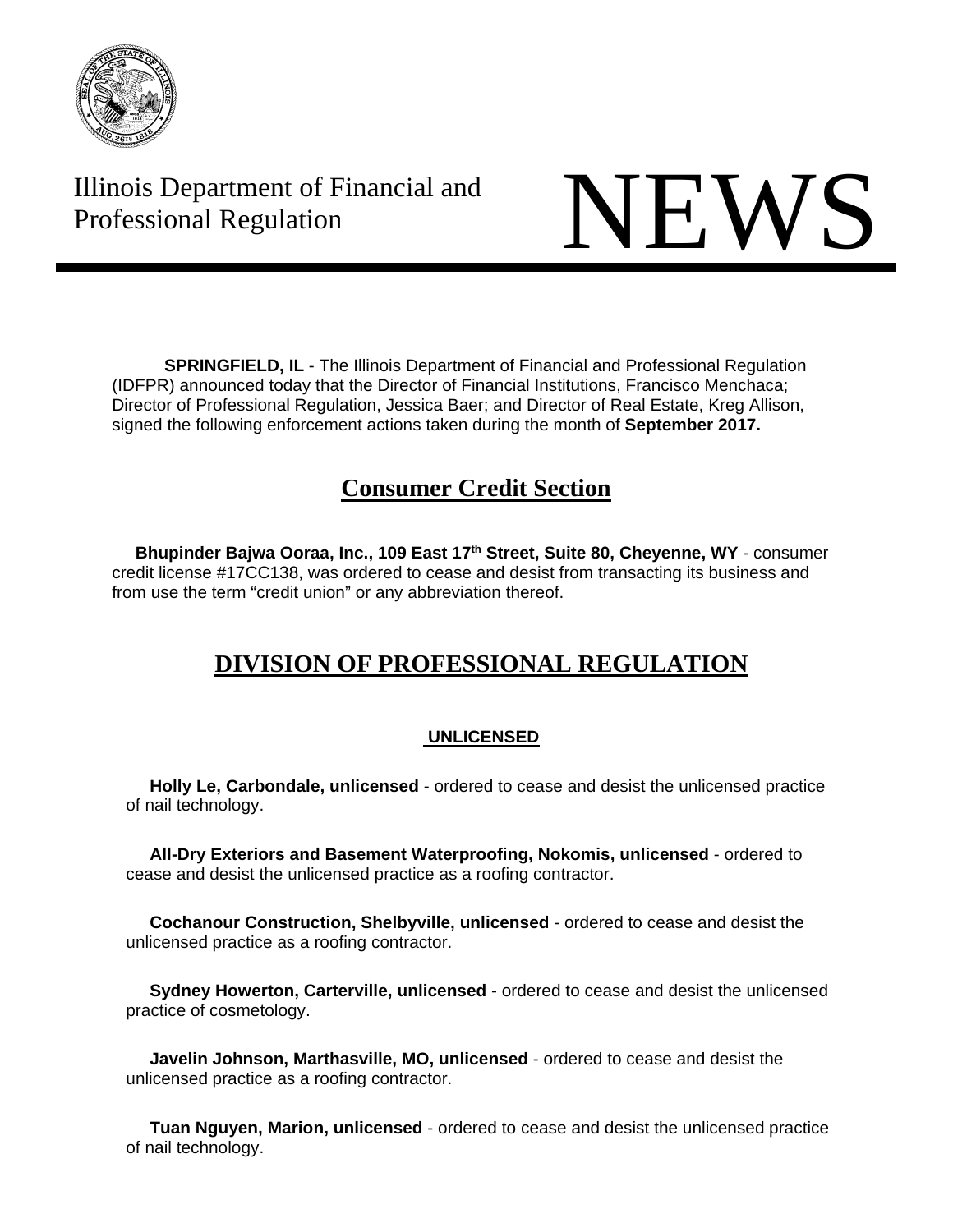**Progressive Funeral Parlor LLC, Chicago, unlicensed; Rondala Denise Hill Kearney, Oak Brook**, **unlicensed and Harolyn Kearney, Oak Park, unlicensed -** all ordered to cease and desist the unlicensed practice from offering and providing funeral directing and fined \$8,000, owed jointly and severally, for falsifying death certificates after the loss of their previous Funeral Director.

 **Eric Varner, Nokomis, unlicensed** - ordered to cease and desist the unlicensed practice as a roofing contractor.

#### **ATHLETICS**

 **Saulo Cavalari, Curitiba, PR 81260270, 0021683930024** - licensed FCMA contestant license suspended for three months, effective retroactive to February 24, 2017 for testing positive for marijuana.

#### **BARBER, COSMETOLOGY, ESTHETICS, HAIR BRAIDING, and NAIL TECHNOLOGY**

 **Katherine Angell, Burlingame, CA, 011270844** - cosmetologist license placed in refuse to renew status for failure to comply with a prior Order.

 **Tanya Bailey, Marengo, 011273785** - cosmetologist license placed in refuse to renew status for failure to comply with a prior Order.

 **Diana Balderas, Batavia, 011270845** - cosmetologist license placed in refuse to renew status for failure to comply with a prior Order.

 **Corran Clark, Kankakee, 006064966** - barber license suspended for failure to file and/or pay Illinois state income taxes.

 **Corran Clark, Kankakee, 007000644** - barber teacher license suspended for failure to file and/or pay Illinois state income taxes.

 **Lamont Coleman, Gary, IN, 006065396** - barber license issued with reprimand and placed on probation for two years based upon his past criminal conduct.

 **Micki Corley, Murphysboro, 011255662** - cosmetologist license placed in refuse to renew status for failure to comply with a prior Order.

 **Tien Dang, Chicago, 169015208** - nail technician license suspended for failure to file and/or pay Illinois state income taxes.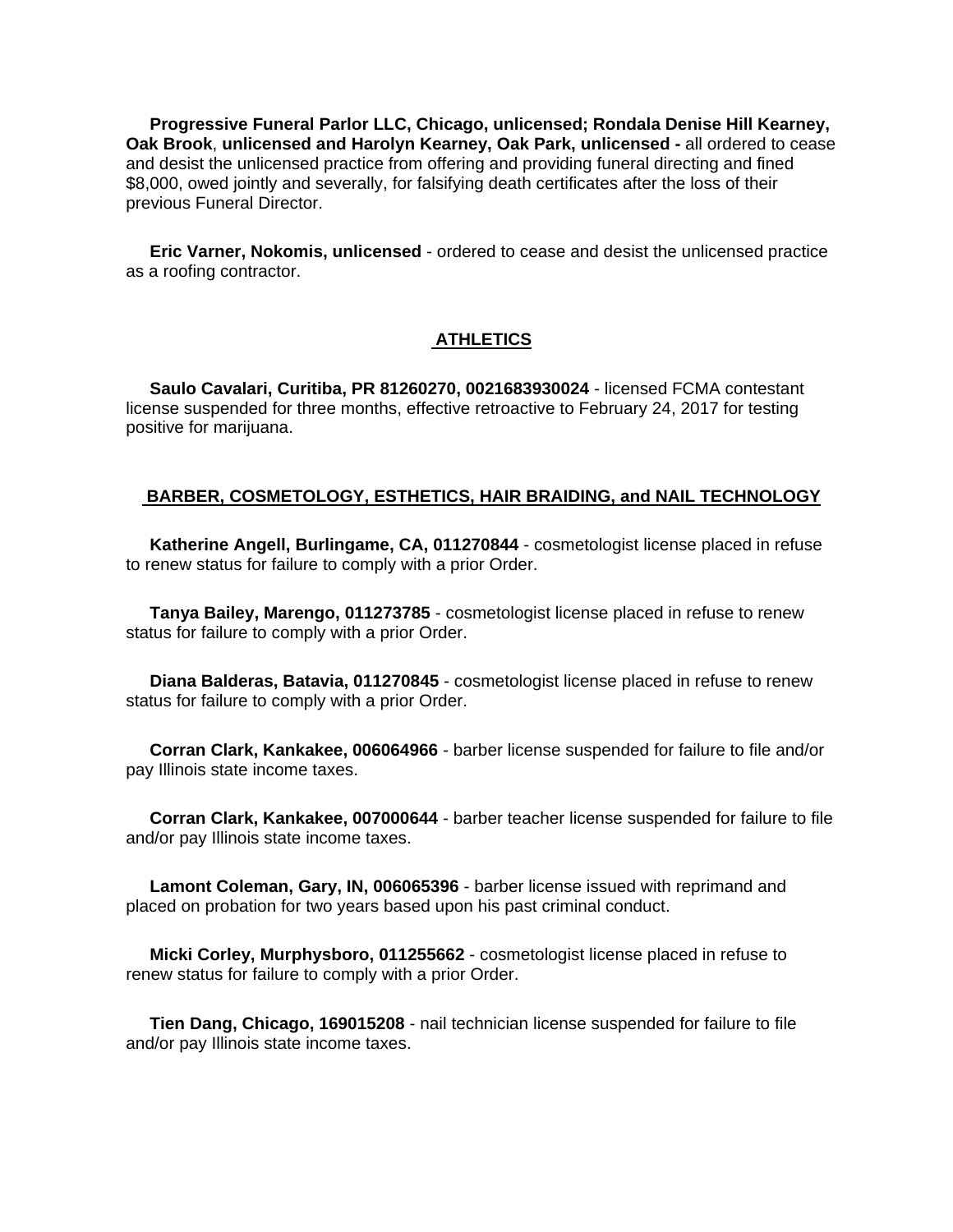**Anjanette Dotson-Jones, Chicago Heights, 011242080** - cosmetologist license placed in refuse to renew status for failure to comply with a prior Order.

 **Maria Du Pere, Forest Park, 131001278** - esthetician license placed in refuse to renew status for failure to comply with a prior Order.

 **Essence Nails, Inc., Rockford, 189014320** - salon license reprimanded and fined \$750 based on aiding and assisting unlicensed practice of nail technology.

 **Amelia Farias, Gurnee, 011213183** - cosmetologist license placed in refuse to renew status for failure to comply with a prior Order.

 **Preciliana Fiscal, Maywood, 011243484** - cosmetologist license placed in refuse to renew status for failure to comply with a prior Order.

 **Lizet Garcia, Chicago, 011310003** - cosmetologist license suspended for failure to file and/or pay Illinois state income taxes.

 **Enuchio Golden, Chicago, 011269428** - cosmetologist license placed in refuse to renew status for failure to comply with a prior Order.

 **Norma Hernandez, Lake in the Hills, 011265350** - cosmetologist license placed in refuse to renew status for failure to comply with a prior Order.

 **Men Huynh, Chicago, 169027067** - nail technician license issued with reprimand and fined \$1,500 for previously submitting a falsified endorsement application for a cosmetologist license.

 **Alejandro Ibarra, Rockford, 011292860** - cosmetologist license suspended for failure to file and/or pay Illinois state income taxes.

 **Sherell Johnson, Chicago, 131011866** - licensed esthetician license suspended for failure to file and/or pay Illinois state income taxes.

 **Gurwinder Kaur, Woodridge, 011312755** - cosmetologist license revoked due to having submitted a license application with fraudulent documents.

 **Arshia Khan, Naperville, 011316602** - cosmetologist license issued with reprimand and fined \$2,000 for aiding unlicensed practice at her salons, and submitting prior falsified applications, and failing to disclose the prior license denials.

 **Ashley Lawler, Dixon, 011272972** - cosmetologist license placed in refuse to renew status for failure to comply with a prior Order.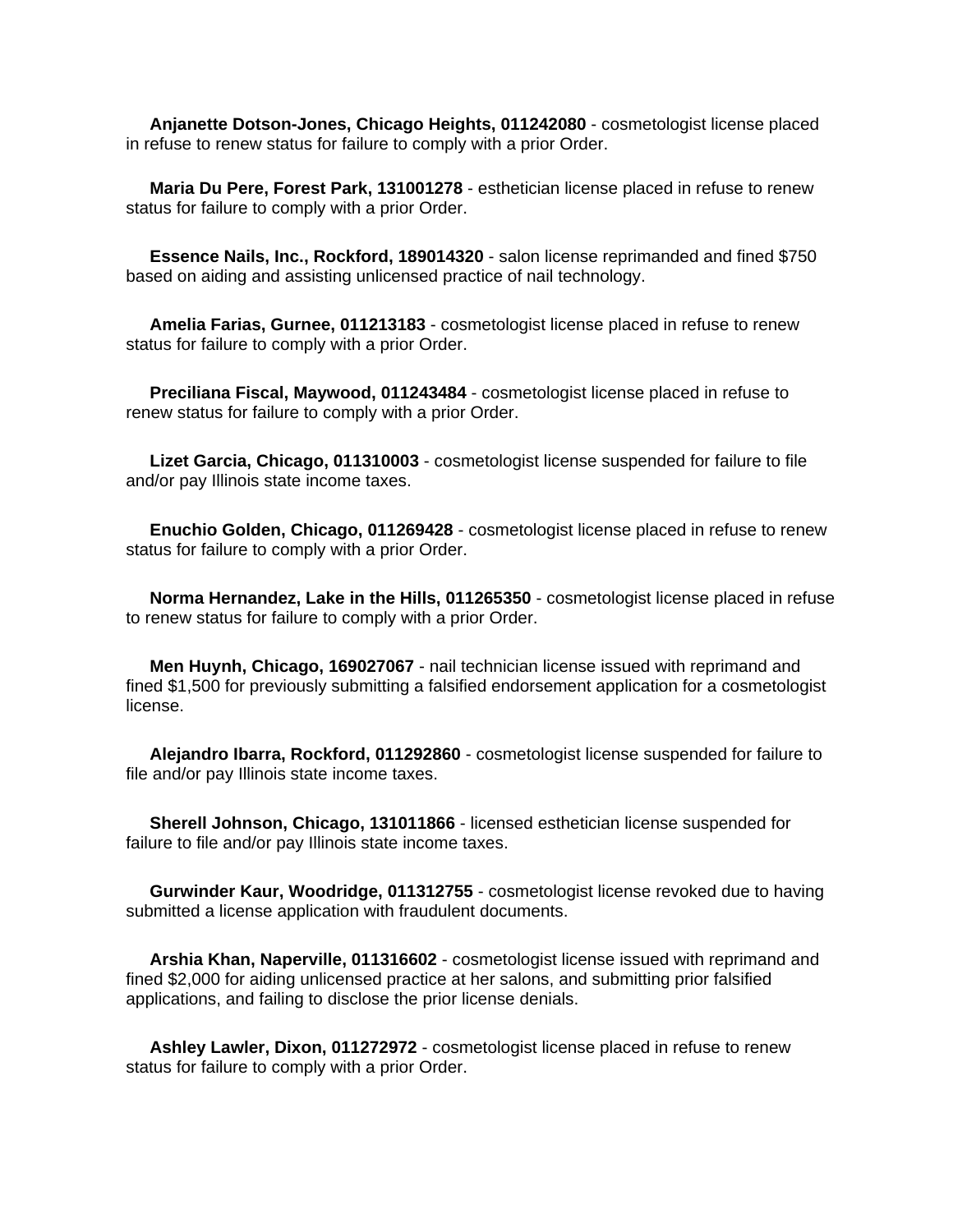**Thuy Thi Le, Glen Burnie, MD, 011241283** - cosmetologist license placed in refuse to renew status for failure to comply with a prior Order.

 **Norma Mansker, Calumet City, 011272877** - cosmetologist license placed in refuse to renew status for failure to comply with a prior Order.

 **Corean Mosley, Pontoon Beach, 011200405** - cosmetologist license suspended for failure to file and/or pay Illinois state income taxes.

 **Nathan Orlowski, Wheeling, 011316601** - cosmetologist license issued with reprimand and placed on probation for two years based upon his past criminal conduct.

 **Georgene Pope, East Dundee, 011095924** - cosmetologist license suspended for failure to file and/or pay Illinois state income taxes.

 **Melinda Rodriguez, Chicago, 011234550** - cosmetologist license suspended for two months and fined \$500 for practicing cosmetology while license was in a suspended status.

 **Jhissel Solis, Elk Grove Village, 169023840** - nail technician license suspended for failure to file and/or pay Illinois state income taxes.

 **Stevie's Barber Styling, Carterville, 189016391** - salon license reprimanded and fined \$250 for aiding and assisting unlicensed practice.

 **Charminique Turner, Oak Park, 011296533** - cosmetologist license suspended for failure to file and/or pay Illinois state income taxes.

#### **DENTAL**

 **Michael Damko, Winthrop Harbor, 019015026** - dental license suspended for failure to file and/or pay Illinois state income taxes.

 **Kimberley Latour, Palatine, 019026827** - dental license suspended for failure to file and/or pay Illinois state income taxes.

 **Gregory Stump, Schaumburg, 019015167** - dental license voluntarily and permanently surrendered within 30 days after being arrested in Chicago, IL and charged with felony charges in case #17CR12487, currently pending in Cook County Circuit Court.

 **Ronald Townsend, Chicago, 019029299** - dental license suspended for failure to file and/or pay Illinois state income taxes.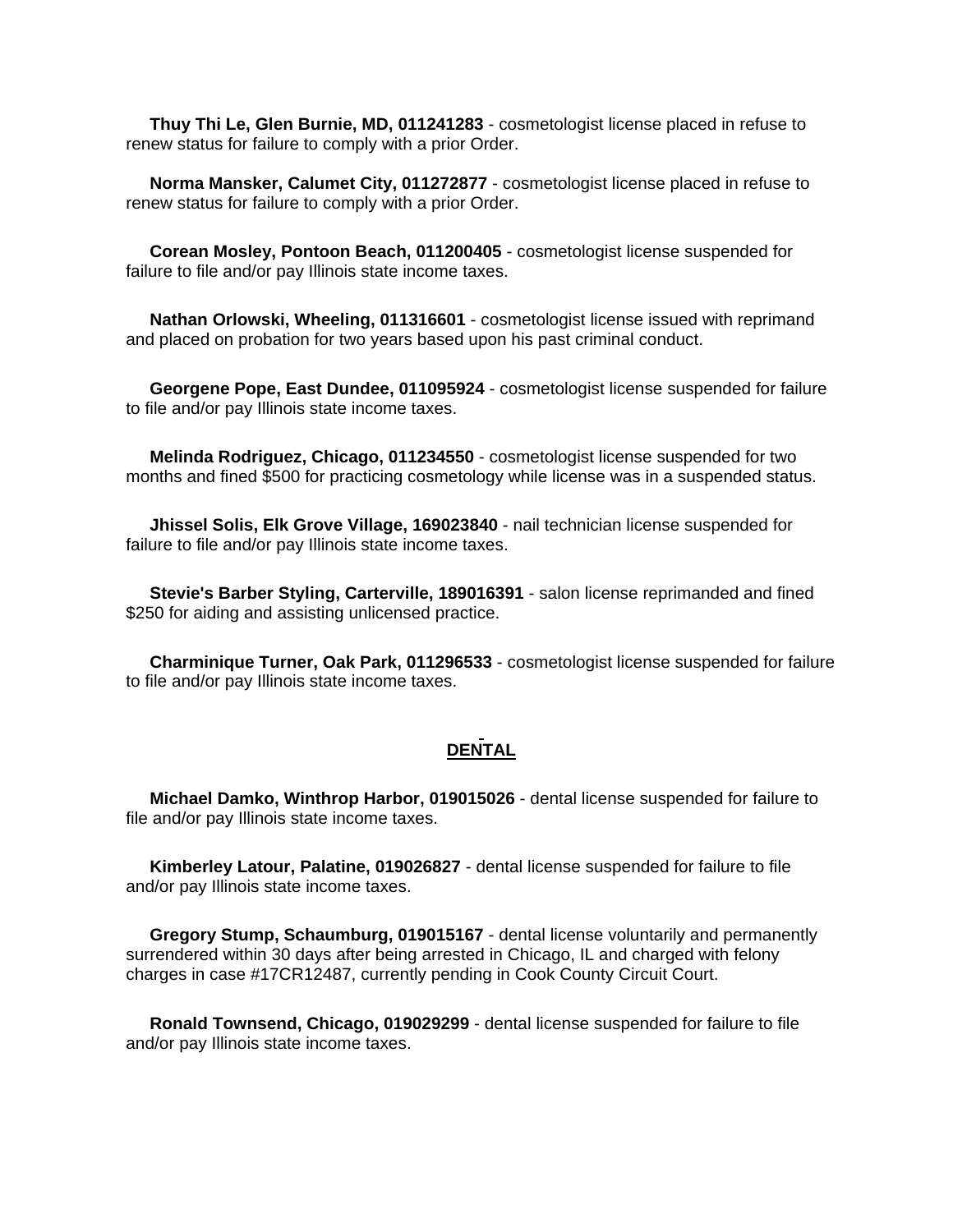**Rigoberto Ulloa, Joliet, 019026192** - dentist license suspended for failure to file and/or pay Illinois state income taxes.

#### **DETECTIVE, ALARM, SECURITY, FINGERPRINT VENDOR AND LOCKSMITH**

 **Chad Agate, Joliet, 129386588** - permanent employee registration card placed on indefinite suspension because of failure to report an arrest and conviction for theft.

 **Jamal Arnold, Chicago, 129416076** - permanent employee registration card issued and placed on five-year non-reporting probation due to criminal conviction.

 **Albert Banks, Chicago, 129412089** - permanent employee registration card suspended for being more than 30 days' delinquent in the payment of child support.

 **Brian Barker, Collinsville, 129186101** - permanent employee registration card placed in refuse to renew status for failure to appear for a disciplinary conference.

 **Terrence Blair, Riverdale, 129375694** - permanent employee registration card placed in refuse to renew status for failure to appear for a disciplinary conference.

 **Comelius Boyson, Oak Park, 129326302** - permanent employee registration card suspended for failure to file and/or pay Illinois state income taxes.

 **Joshua Bradley, Chicago, 129416077** - permanent employee registration card issued and placed on three-year non-reporting probation due to criminal conviction.

 **Kentrayl Brewer, Chicago, 129416078** - permanent employee registration card issued and placed on one year non-reporting probation due to criminal conviction.

 **Savannah Brieno, Cicero, 129395019** - permanent employee registration card placed in refuse to renew status for failure to report and arrest and sentence of court supervision for criminal damage to property.

 **Leron Brookins, Rockford, 129174954** - permanent employee registration card placed in refuse to renew status for failure to appear for a disciplinary conference.

 **Shirley Butler, Chicago, 129400946** - permanent employee registration card suspended for failure to file and/or pay Illinois state income taxes.

 **Bobby Coleman, Chicago, 129110292** - permanent employee registration card placed in refuse to renew status for failure to appear for a disciplinary conference.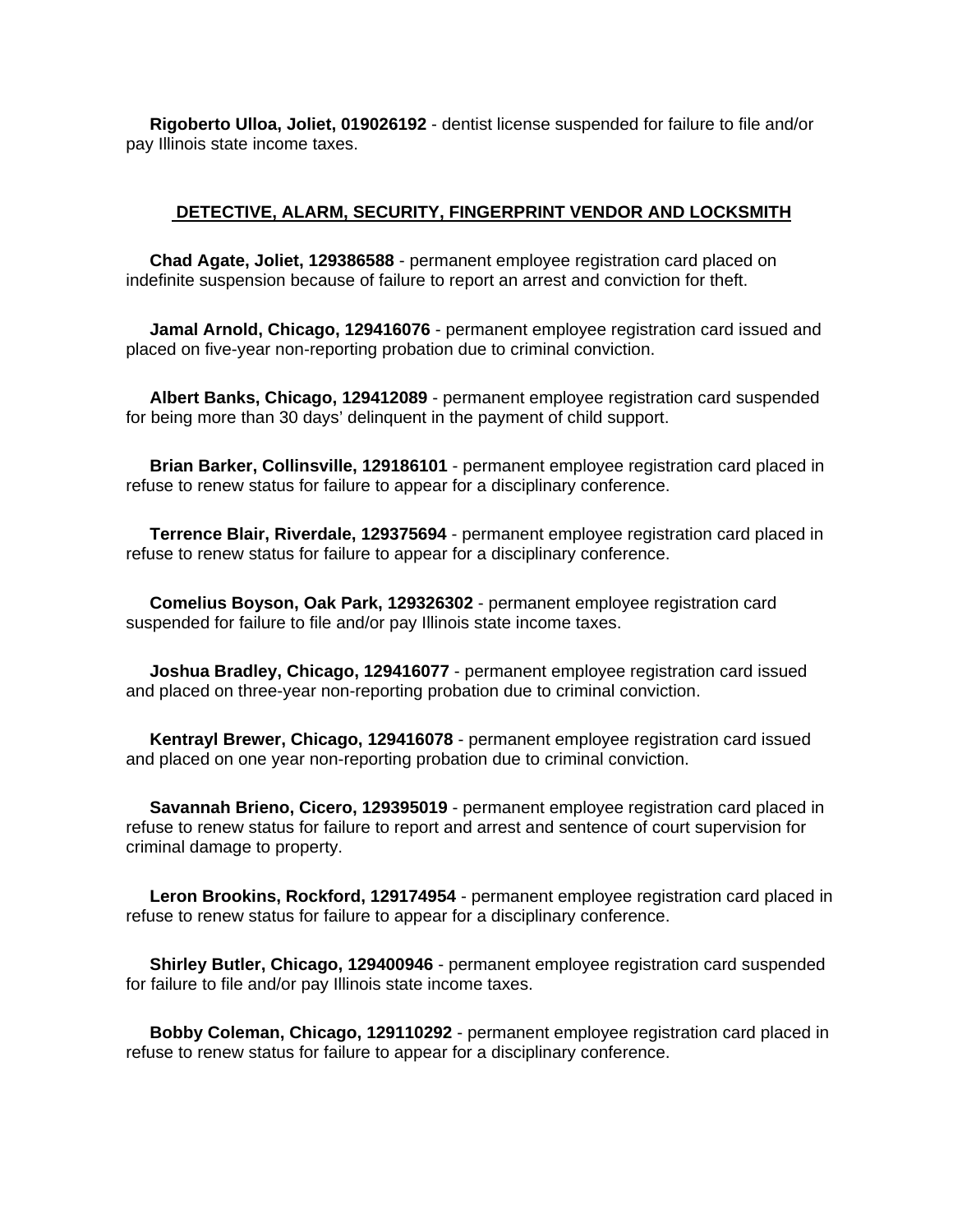**Sedrick Collins, Chicago, 129215135** - permanent employee registration card restored to three-year non-reporting probation due to criminal conviction.

 **Clinton Cooper, Hazel Crest, 129103959** - permanent employee registration card suspended for failure to file and/or pay Illinois state income taxes.

 **Karen Cosey, Chicago, 129348916** - permanent employee registration card suspended for failure to file and/or pay Illinois state income taxes.

 **Andrew Couch, Ottawa, 129376286** - permanent employee registration card placed in refuse to renew status for failure to appear for a disciplinary conference.

 **Annette Crawford, Country Club Hills, 129261073** - permanent employee registration card suspended for failure to file and/or pay Illinois state income taxes.

 **Mark Cunningham, Gillespie, 129354761** - permanent employee registration card indefinitely suspended because of failure to report an arrest and conviction for felony retail theft.

 **Deveyn Curtis, Loves Park, 129368584** - permanent employee registration card placed in refuse to renew status for failure to appear for a disciplinary conference.

 **Maria Daddosio, Chicago, 129416079** - permanent employee registration card issued and placed on three-year non-reporting probation due to criminal conviction and failure to report.

 **Jovahn Dickerson, Chicago, 129377478** - permanent employee registration card placed in refuse to renew status for failure to appear for a disciplinary conference.

 **Suleida Domenech, Chicago, 129261604** - permanent employee registration card placed in refuse to renew status for failure to appear for a disciplinary conference.

 **Milton Driver, Chicago, 129333818** - permanent employee registration card suspended for being more than 30 days' delinquent in the payment of child support.

 **Lauren Duren, Chicago, 129312947** - permanent employee registration card suspended for failure to file and/or pay Illinois state income taxes.

 **Jim Felton, Chicago, 129012124** - permanent employee registration card suspended for failure to file and/or pay Illinois state income taxes.

 **Mary Fenrick, Chicago, 129228008** - permanent employee registration card placed in refuse to renew status for failure to appear for a disciplinary conference.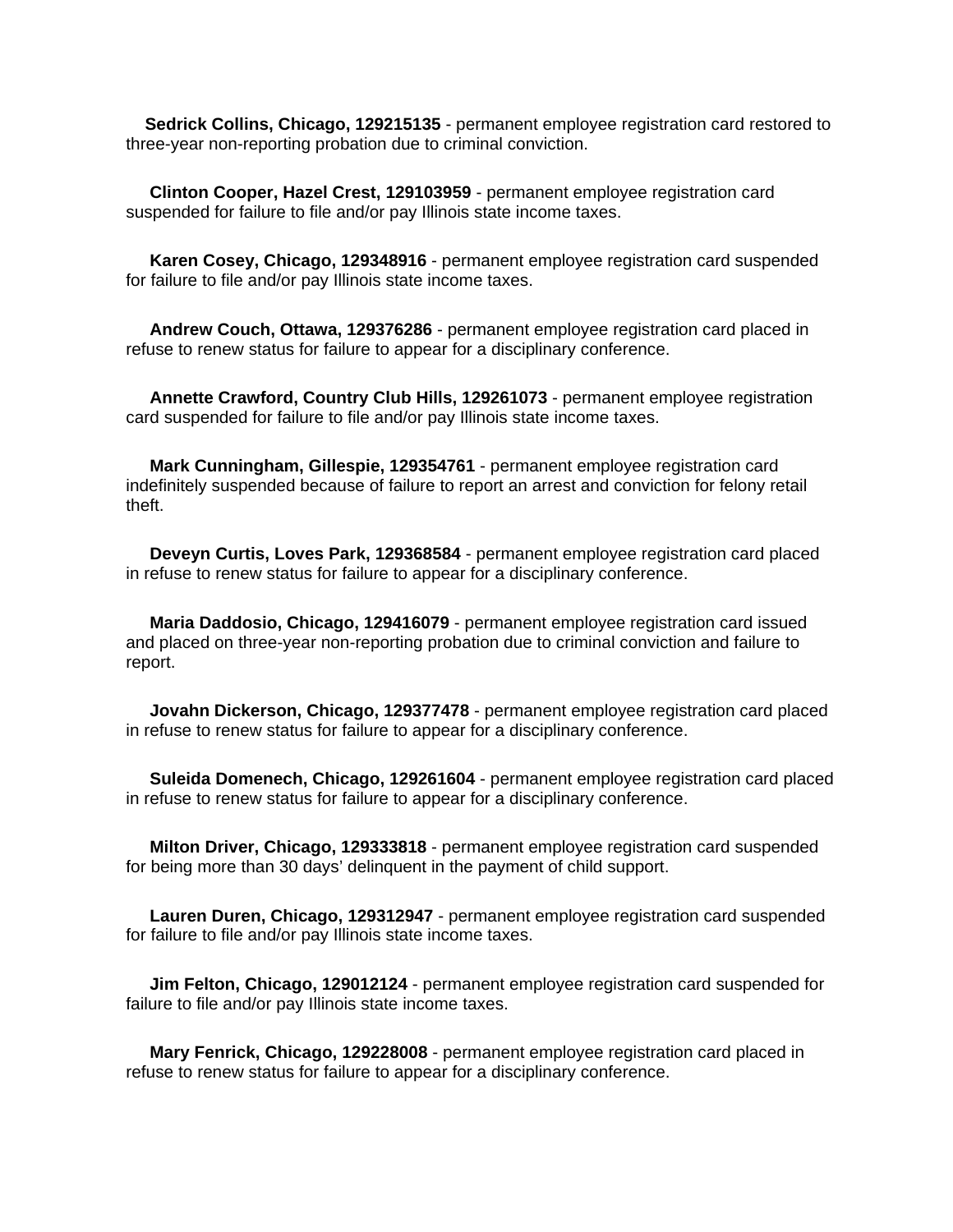**Charles Foster, Robbins, 129122145** - permanent employee registration card suspended for failure to file and/or pay Illinois state income taxes.

 **Andre Green, Chicago, 129016955** - permanent employee registration card suspended for failure to file and/or pay Illinois state income taxes.

 **David Gross, La Grange, 129041634** - permanent employee registration card suspended for failure to file and/or pay Illinois state income taxes.

 **Jo Ann Hamilton, Waukegan, 129326172** - permanent employee registration card suspended for failure to file and/or pay Illinois state income taxes.

 **Sterling Hardaway, Chicago, 129416080** - permanent employee registration card issued and placed on three-year non-reporting probation due to criminal conviction.

 **Renee Howard, Chicago, 129230841** - permanent employee registration card suspended for failure to file and/or pay Illinois state income taxes.

 **Alex Huitron, Chicago, 129399998** - permanent employee registration card placed on indefinite suspension for a minimum of two years due to a criminal conviction and failure to report such conviction.

 **Adam Israel, Chicago, 129332317** - permanent employee registration card is indefinitely suspended and firearm control card, 229077962, is revoked because of failure to report arrests and convictions for carry/possess firearm in public.

 **Patricia Jackson, Creve Coeur, IL, 249000670** - fingerprint vendor license issued and placed on indefinite non-reporting probation for a minimum of three years due to positive criminal history.

 **Enoch Jackson, Villa Park, 129037172** - permanent employee registration card suspended for failure to file and/or pay Illinois state income taxes.

 **Otis Johns, Chicago, 129220601** - permanent employee registration card placed in refuse to renew status for failure to appear for a disciplinary conference.

 **Darnell Johnson, Chicago, 129282391** - permanent employee registration card suspended for failure to file and/or pay Illinois state income taxes.

 **Kevin Jones, Chicago, 129332780** - permanent employee registration card placed in refuse to renew status for failure to appear for a disciplinary conference.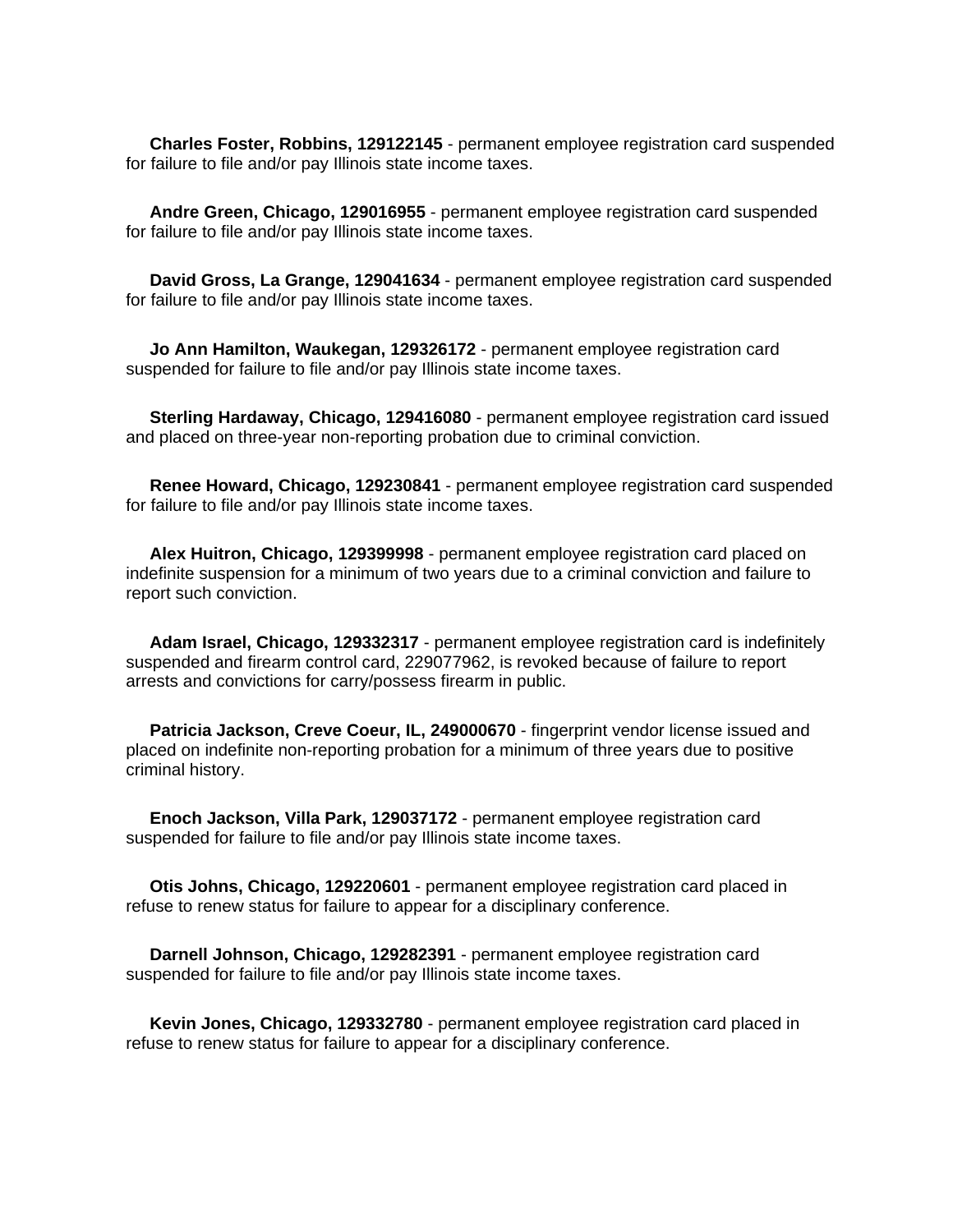**Shannon Jones, Normal, 129260647** - permanent employee registration card renewed and placed on two-year non-reporting probation effective upon payment of fees and filing of forms.

 **Oscar Jurado, Chicago, 129396400** - permanent employee registration card suspended for failure to file and/or pay Illinois state income taxes

 **Shawna Kemp, Ludlow, 129318241** - permanent employee registration card placed in refuse to renew status for failure to appear for a disciplinary conference.

 **Gregory Kern, Peoria, 129270958** - permanent employee registration card and private alarm contractor license, **124001820** both placed on one year non-reporting probation for failure to report an arrest and sentence of court supervision for theft.

 **Daniel Laudick, McHenry, 115002266** - private detected license, permanent employee registration card, **129050649** and registered firearm instructor license, **263000236** are all placed on one year non-reporting probation and fined \$200, owed jointly and severally, for failure to report an arrest and for a disorderly conduct charge, for which judgment was withheld, which occurred within the scope of Respondent's licensed activities as a registered firearm instructor.

 **James Lewis, Joliet, 129259864** - permanent employee registration card suspended for failure to file and/or pay Illinois state income taxes.

 **Marcus Lilly, Carbondale, 129400449** - permanent employee registration card suspended for failure to file and/or pay Illinois state income taxes.

 **James Lyons, Chicago, 129351403** - permanent employee registration card placed on two-year non-reporting probation due to criminal conviction.

 **Peter Macari, Bartlett, 129386818** - permanent employee registration card indefinitely suspended because of failure to report arrests and convictions of controlled substance and for theft.

 **Grant Marshall, South Holland, 129356276** - permanent employee registration card suspended for failure to file and/or pay Illinois state income taxes

 **Morrell McClinton, Chicago, 129269748** - permanent employee registration card placed in refuse to renew status for failure to appear for a disciplinary conference.

 **Francisco Mendiola, Chicago, 129332141** - permanent employee registration card suspended for failure to file and/or pay Illinois state income taxes.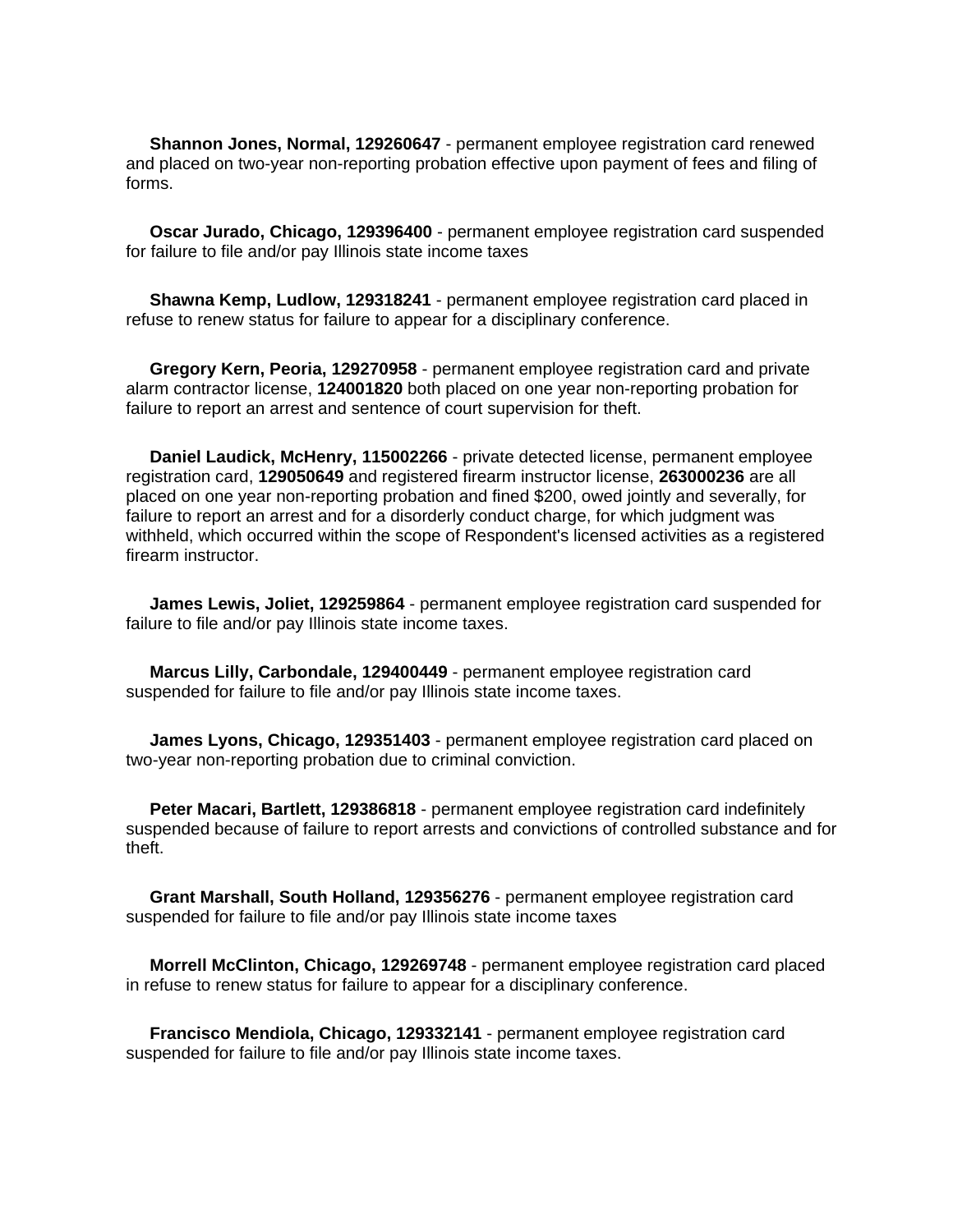**Dwight Owens, Chicago, 129381877** - permanent employee registration card placed in refuse to renew status and firearm control card, 229078936, revoked because of failure to report arrest and conviction for felony offense of driving under the influence of alcohol/drugs.

 **Rayshawn Plunkett, Glenwood, 129345464** - permanent employee registration card placed in refuse to renew status for failure to appear for a disciplinary conference.

 **Andre Queen, Chicago, 263000032** - licensed firearm instructor license suspended for failure to file and/or pay Illinois state income taxes.

 **Juan Ramirez, Chicago, 129361282** - permanent employee registration card placed in refuse to renew status for failure to report an arrest and conviction for retail theft and for disorderly conduct.

 **Jamie Rana, Elgin, 129416074** - permanent employee registration card issued and placed on two-year non-reporting probation due to criminal conviction.

 **Sidney Reuben, Chicago, 129402598** - permanent employee registration card suspended for being more than 30 days' delinquent in the payment of child support.

 **Joshua Rivera, Harvey, 129343579** - permanent employee registration card suspended for failure to file and/or pay Illinois state income taxes.

 **Leon Robinson, Chicago, 129391182** - permanent employee registration card suspended for being more than 30 days' delinquent in the payment of child support.

 **Dan Sadan, Glendale Heights, 129382314** - permanent employee registration card placed in refuse to renew status for failure to appear for a disciplinary conference.

 **Veronica Scott, Chicago, 129283402** - permanent employee registration card suspended for failure to file and/or pay Illinois state income taxes.

 **Belinda Shotwell, Forest Park, 129221540 -** permanent employee registration card suspended for failure to file and/or pay Illinois state income tax.

 **Dannill Spencer, Chicago, 129281497** - permanent employee registration card suspended for failure to file and/or pay Illinois state income taxes.

 **Estil Stamps, Centreville, 129041597** - permanent employee registration card placed in refuse to renew status for failure to appear for a disciplinary conference.

 **Nathaniel Streeter, Chicago, 129335010** - permanent employee registration card placed in refuse to renew status for failure to appear for a disciplinary conference.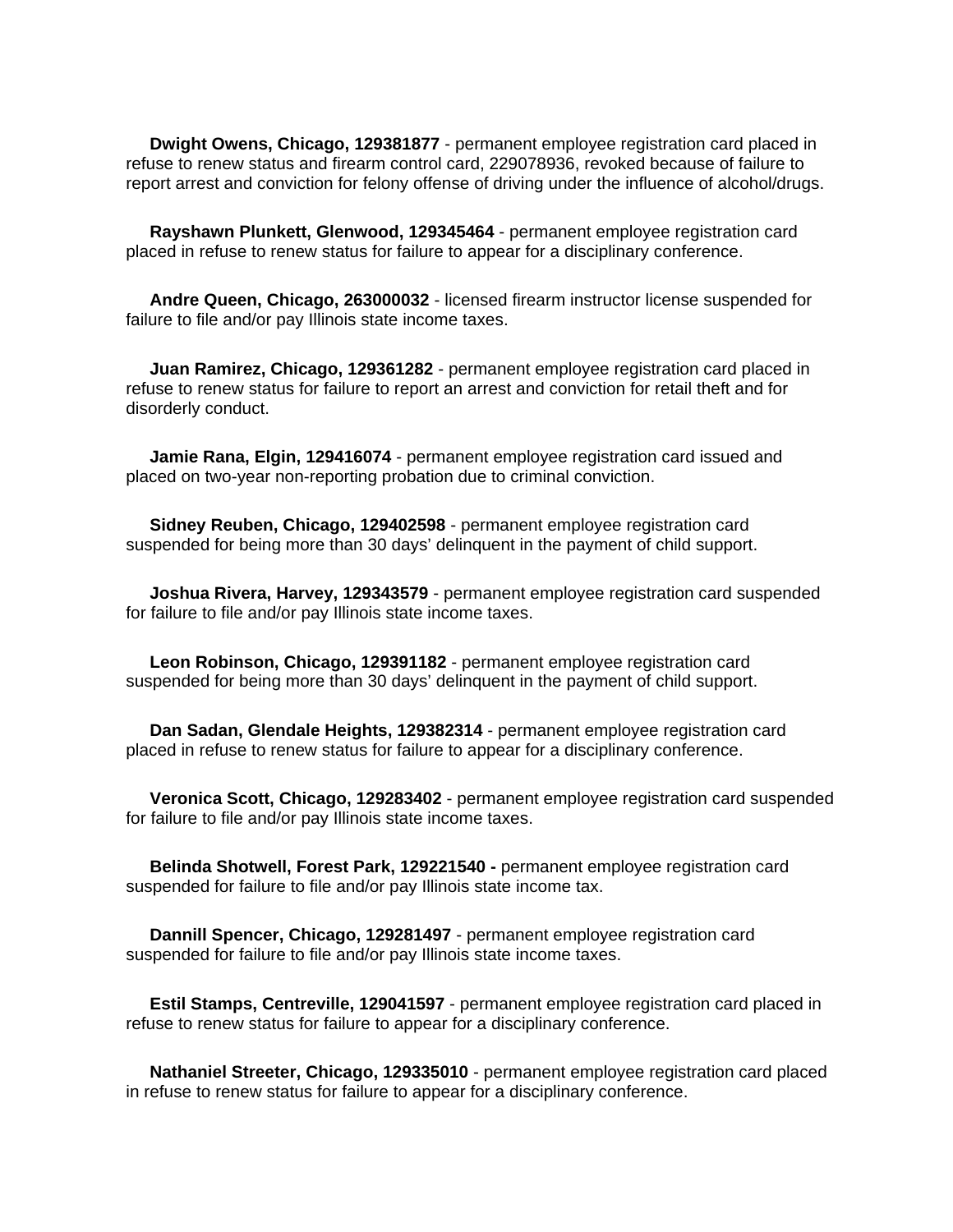**Calvin Talison, Chicago, 129416075** - permanent employee registration card issued and placed on two-year non-reporting probation due to criminal conviction.

 **Bouba Teoudoussia, Evanston, 129328751** - permanent employee registration card placed in refuse to renew status for failure to appear for a disciplinary conference.

 **Daryl Thornton, Chicago, 129253797** - permanent employee registration card suspended for failure to file and/or pay Illinois state income taxes.

 **Latoya Turner, Maywood, 129238522** - permanent employee registration card placed in refuse to renew status for failure to appear for a disciplinary conference.

 **Jonathan Villanueva, Woodridge, 129404859** - permanent employee registration card suspended for failure to file and/or pay Illinois state income taxes.

 **Jerome White, Chicago, 129199100** - permanent employee registration card placed in refuse to renew status for failure to appear for a disciplinary conference.

 **Walter White, Chicago, 129261165** - permanent employee registration card suspended for failure to file and/or pay Illinois state income taxes.

 **Theodore Williams, Chicago, 129364022** - permanent employee registration card indefinitely suspended because of failure to report arrest and conviction for unlawful use of a weapon.

 **Leandre Williams, Hoffman Estates, 129386302** - permanent employee registration card suspended for failure to file and/or pay Illinois state income taxes.

 **Felicity-Rae Woodson, Forest Park, 129383750** - permanent employee registration card suspended for failure to file and/or pay Illinois state income taxes.

#### **FUNERAL DIRECTOR AND EMBALMER**

 **Thomas Fashingbauer, Marengo, 034010592** - funeral director and embalmer license reprimanded and fined \$1,000 for making errors in obtaining sufficiently sized burial vaults on the day of a graveside service.

 **Bruce Morrow, Chicago, 034014634** - funeral director and embalmer license automatically, indefinitely suspended based on violation of probation and final administrative order.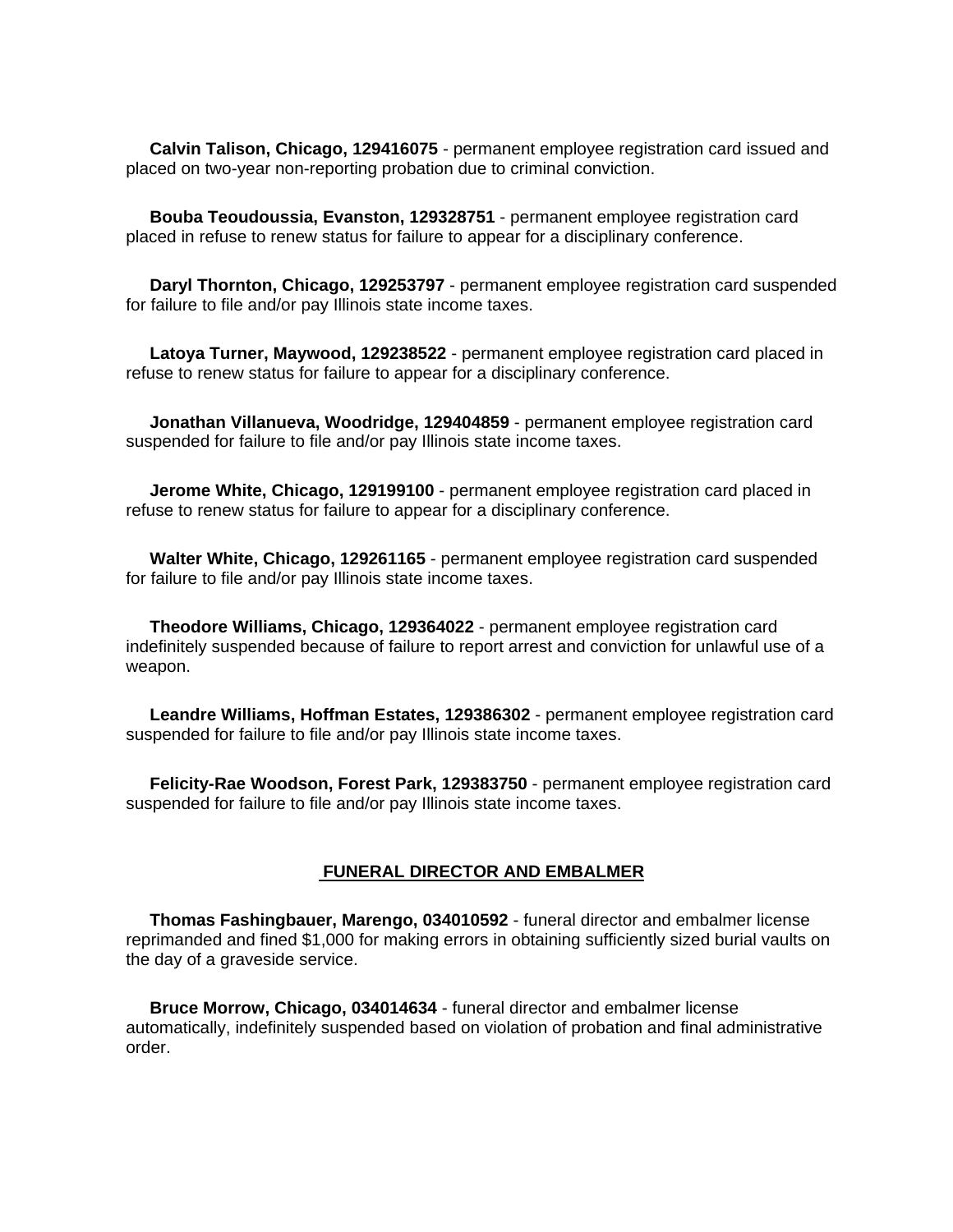#### **PHYSICIAN ASSISTANT**

 **Michael Steveley, Columbia City, IN, 085003732** - physician assistant license placed on indefinite probation for a minimum of six months and fined \$1,000 due to sister state discipline by the Indiana Physician Assistant Committee for inappropriately prescribing Controlled Substances without having medical files on record and without the delegated authority of Mr. Steveley's supervising physician.

#### **ROOFING CONTRACTOR**

 **Artol Inc., Northbrook, 104016988** - roofing contractor license reprimanded and fined \$2,000, owed jointly and severally with **Galyna Grechanyuk, Northbrook, 105007013**, for practicing prior to licensure and because its crew failed to use the required fall restraint equipment.

 **Climate Guard Construction, Tuscola, 104015031** - roofing contractor license placed in refuse to renew status based on incompetence in roofing practice, failing to respond to Department's information requests, and unprofessional conduct.

 **Jose Dominguez Roofing LLC, Davenport, IA, 104app3607805** - ordered to cease and desist the unlicensed practice as a roofing contractor.

#### **MASSAGE THERAPY**

 **John Baker, Chicago, 227018901** - massage therapist license suspended for failure to file and/or pay Illinois state income taxes

 **Teresa Kuehl, Rochelle, 227004217** - massage therapist license placed on permanent inactive status due to practice beyond the scope of massage therapist license by writing prescriptions.

 **Zachary Malone, Springfield, 227020054** - massage therapist license issued and placed on 18-month non-reporting probation because of a criminal felony convictions for Forgery in September 2006, Assault of a Public Servant in September 2008, and Criminal Damage to State Property in September 2015.

 **Victor Rico, Wonder Lake, 227012244** - massage therapist license suspended for nine months because of pleading guilty to a criminal felony drug possession charge in November 2013, being convicted of an Attempted Defraud of a Drug Screen criminal misdemeanor charge in January 2016, and DUI Conviction related to alcohol abuse in October 2016.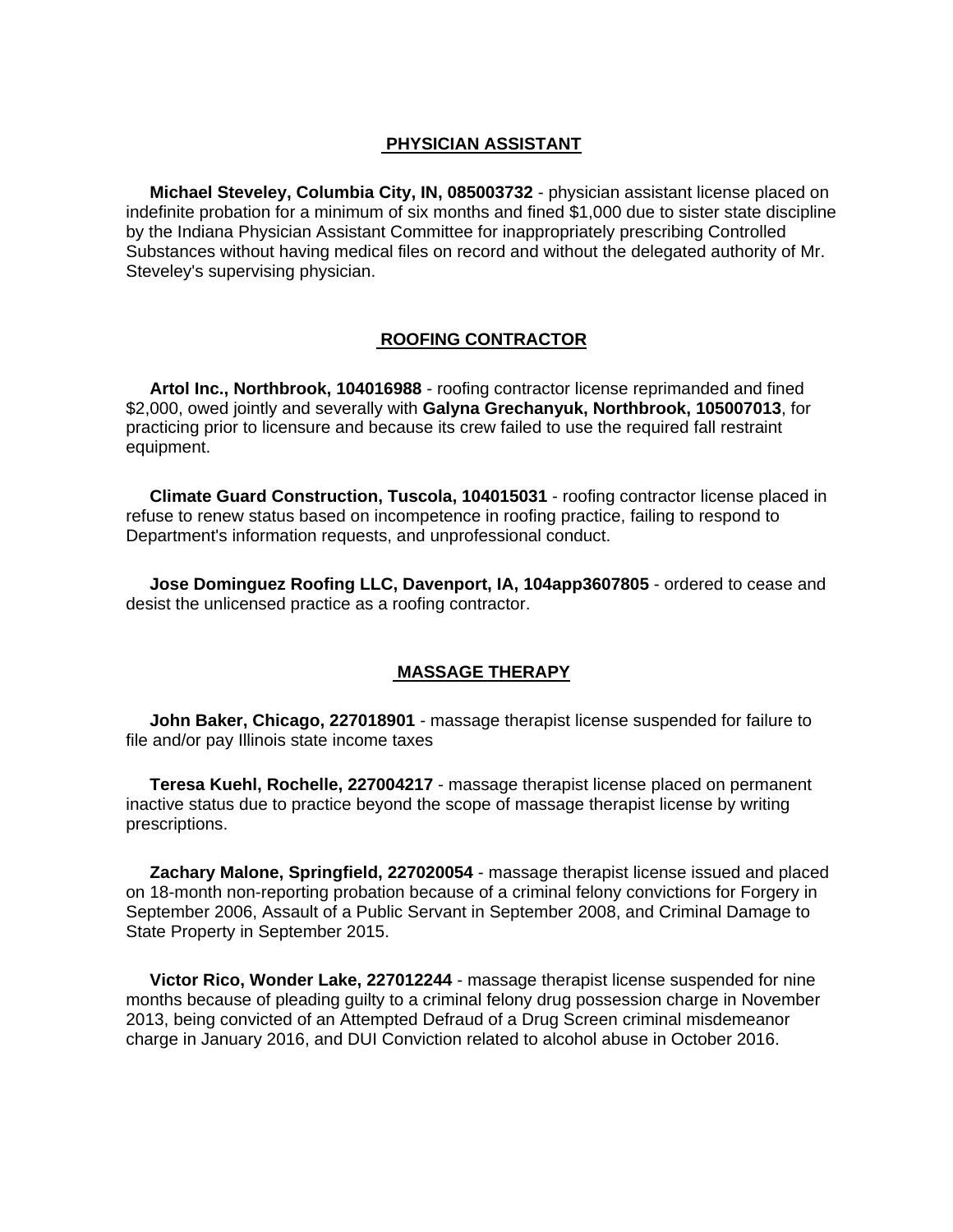#### **MEDICAL**

 **Federico Aliaga, Chicago, 036074994** - physician and surgeon license indefinitely suspended for a minimum of 12 months for multiple violations of the Medical Practice Act.

 **John Braxton, Auburdale, WI, 036144421** - physician and surgeon license issued with reprimand due to disciplinary action taken by the state of Wisconsin.

 **Steven Breaux, Port Byron, 036098987** - physician and surgeon license reprimanded, must pass EBAS w/i 12 months, and fined \$2,500 based on sister-state discipline in Iowa.

 **Edward Chaum, Memphis, TN, 036131567** - physician and surgeon licensed fined \$500 for allegations related to a sister-state disciplines from Kentucky and Michigan.

 **Shakuntala Chhabria, Gurnee, 036053149** - physician and surgeon license and controlled substance license, 336083602, both temporarily suspended for inappropriate Controlled Substance prescribing to patients of her private practice.

 **Shankar Das, Chicago, 036119559** - physician and surgeon license indefinitely suspended for a minimum of six months, effective retroactive to 06/30/2017, due to engaging in the unlicensed practice of medicine while his license was in suspended status.

 **Angela DeRosa, Scottsdale, AZ, 036095951** - physician and surgeon license reprimanded due to sister-state discipline in the state of Arizona.

 **Ernesto Estor, Chicago, 036120810** - physician and surgeon license and controlled substance license, 336082133 both indefinite suspended for a minimum of 12 months, effective retroactive to October 7, 2016, for inappropriate prescribing of Controlled Substances for patients of his private practice.

 **Israel Fernando, Moline, 036101791** - physician and surgeon license restored to permanent inactive status.

 **Martin Finn, Melrose Park, 036068656** - physician and surgeon license reprimanded and fined \$1,000 for allegations related to a patient's Gentamicin toxicity after a failure to recognize contraindication based on renal status.

 **Muhammad Ghani, Westchester, 036050567** - physician and surgeon license reprimanded with continuing education conditions and fined \$5,000 and controlled substance license, 336015885, suspended retroactively to April 10, 2017 and to terminate on September 28, 2017 after the Department learned that respondent failed to exhibit proper accountability related to the ordering and dispensing of Controlled Substances which led to the voluntary surrender of his DEA Registration in April 2017.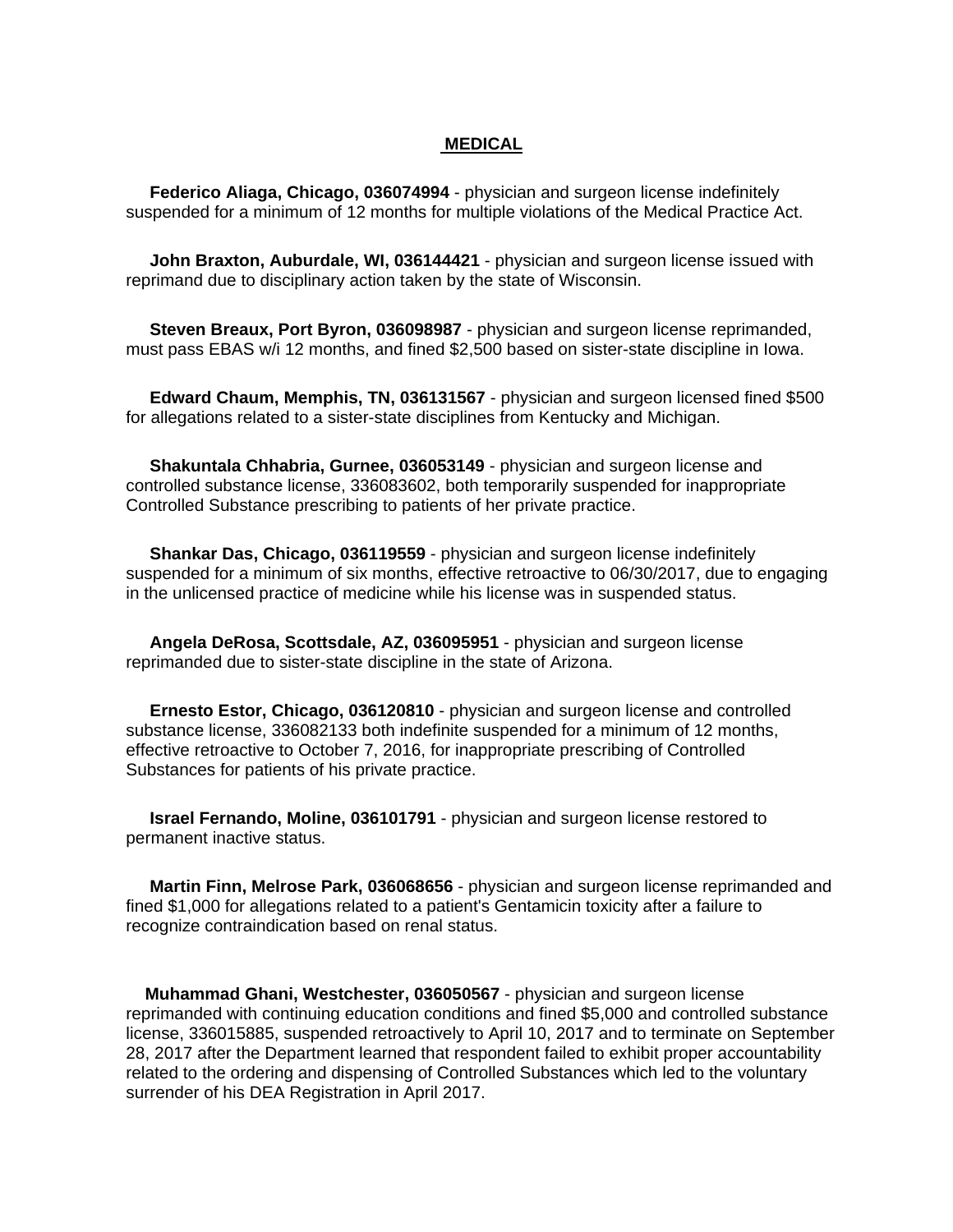**Todd Hackney, O'Fallon, 038008425** - chiropractor license suspended for failure to file and/or pay Illinois state income taxes.

 **Kent Hess, Belvidere, 036050061** - physician and surgeon license reprimanded after he entered a Voluntary Withdrawal Agreement in 2017 under a peer review with the Illinois Department of Healthcare and Family Services.

 **Munavvar Izhar, Chicago, 036100758** - physician and surgeon license indefinitely suspended due to being the subject of Information 17 CR 464 in the United States District Court, Northern District of Illinois, Eastern District, wherein he is charged with committing healthcare fraud in violation of Title 42, United States Code, Section 1320a-7b(b)(1)(A).

 **Martha Kachmaryk, Westchester, 036092803** - physician and surgeon license suspension terminated and license placed on inactive status.

 **Jeffery Kamysz, Chicago, 036083315** - physician and surgeon license and controlled substance license indefinitely suspended for a minimum of six months due to unprofessional conduct and impairment issues.

 **Jason Kegg, Springfield, 036125501** - physician and surgeon license reprimanded after his insurance carrier settled a law suit arising out of his alleged failure to properly evaluate a patient in April 2013 which resulted in the delayed diagnosis of an infection.

 **Youssef Khodor, Geneseo, 036100295** - physician and surgeon license restored from refuse to renew status to permanent inactive status.

 **Michael Mankarious, Clinton, IA, 036144457** - physician and surgeon license issued with reprimand due to sister-state discipline in the state of Iowa.

 **Omeed Memar, Chicago, 036100648** - physician and surgeon license indefinitely suspended after the court entry of guilty judgment to Counts 1-16 of the indictment for healthcare fraud and false statements related to healthcare matters.

 **Nageswara Nagarakanti, St. Charles, 036076561** - physician and surgeon license reprimanded for allegations related to neglect of a patient which allegedly led to deterioration in the patient's mental condition.

 **Peter Reuss, Eden Prairie, MN, 036113037** - physician and surgeon license fined \$500 for allegations related to sister-state disciplines from Kentucky, Wisconsin and California.

 **Frederick Ruhe, Frankfort, 038006192** - chiropractor license indefinitely suspended for a minimum of 60 days and upon satisfactory proof completion of suspension conditions shall be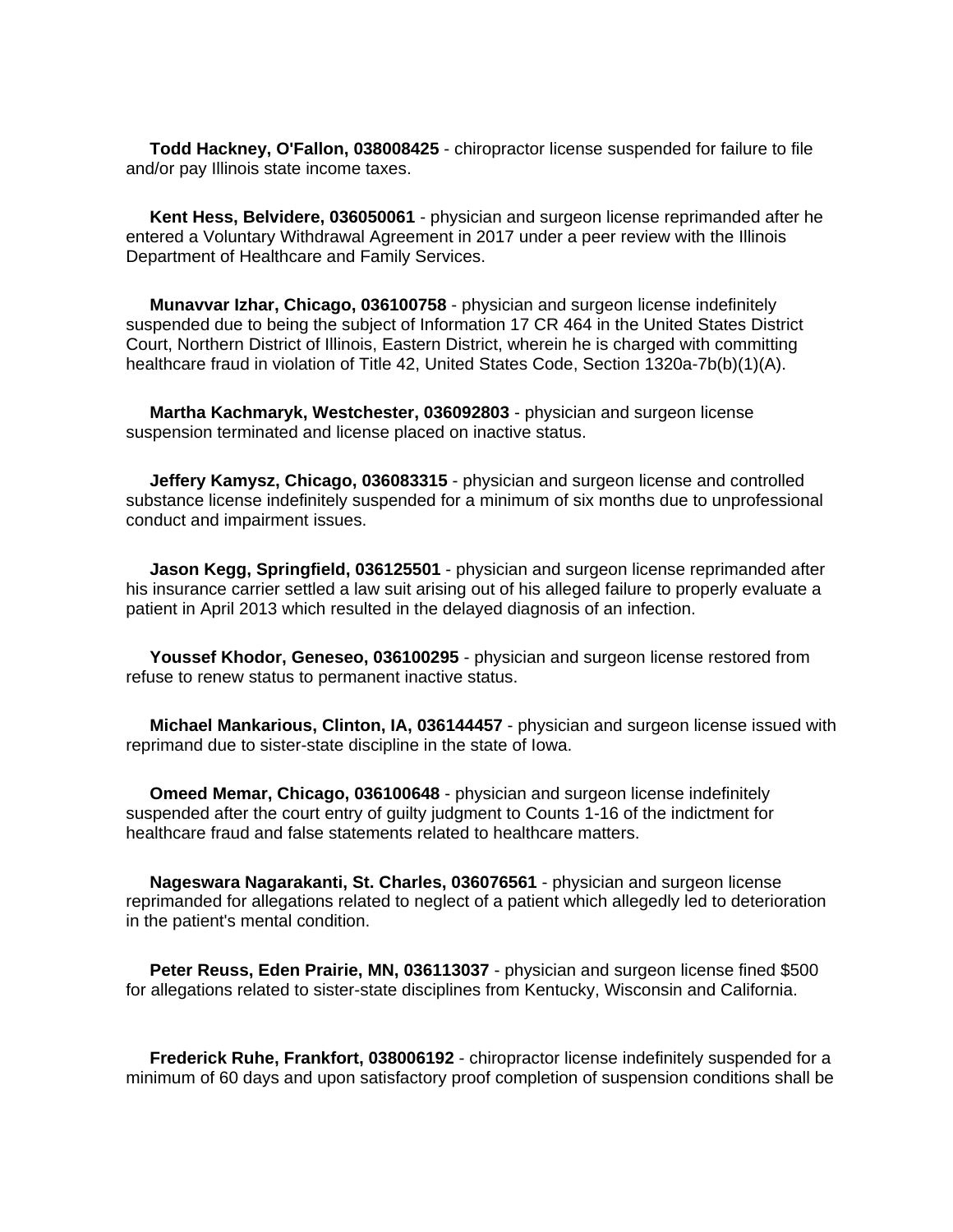placed on indefinite probation for a minimum of one year because he practiced chiropractic medicine without a license from on or about November 17, 2014 through May 15, 2015.

 **David Shook, Fishkill, NY, 036app3647606** - withdrew application for a physician and surgeon license after receipt of a written Notice of Intent to Deny Licensure.

 **Matthew Stalker, El Paso, TX, 036144474** - physician and surgeon license issued with reprimand with continuing education hours due to a disciplinary action taken by the Texas Medical Board based on an arrest in Texas.

 **Paul Tack, Gurnee, 036097015** - physician and surgeon license suspended for failure to file and/or pay Illinois state income taxes.

 **Thana Tarsha, Oak Brook, 036076266** - physician and surgeon license reprimanded after she had entered an Integrity Agreement with Illinois Department of Healthcare and Family Services in August 2016.

 **Victor Wojtas, Barrington, 038003400** - chiropractor license suspended for failure to file and/or pay Illinois state income taxes.

#### **NURSING**

 **Donna Adair, Lakeland, FL, 041281319** - registered nurse license placed in refuse to renew status after her Florida license was disciplined for prescribing controlled substances using a doctor's DEA number in Florida Case Number 2015-08871 and 2015-19821.

 **Tracey Berry, Glen Carbon, 041344299** - registered nurse license suspended for failure to file and/or pay Illinois state income taxes.

 **Susan Czesak, Chicago, 041404981** - registered nurse license suspended for failure to file and/or pay Illinois state income taxes.

 **Romeira Flores, Shiloh, 043110030** - licensed practical nurse license suspended for failure to file and/or pay Illinois state income taxes.

 **Tina Midgett, Robinson, 041394278** - registered nurse license and licensed practical nurse license, 043111544, both indefinitely suspended for violations of 225 ILCS 67/70- 5(b)(10) and (b)(16).

 **Khalilah Morse, Alton, 041429725** - registered nurse license suspended for failure to file and/or pay Illinois state income taxes.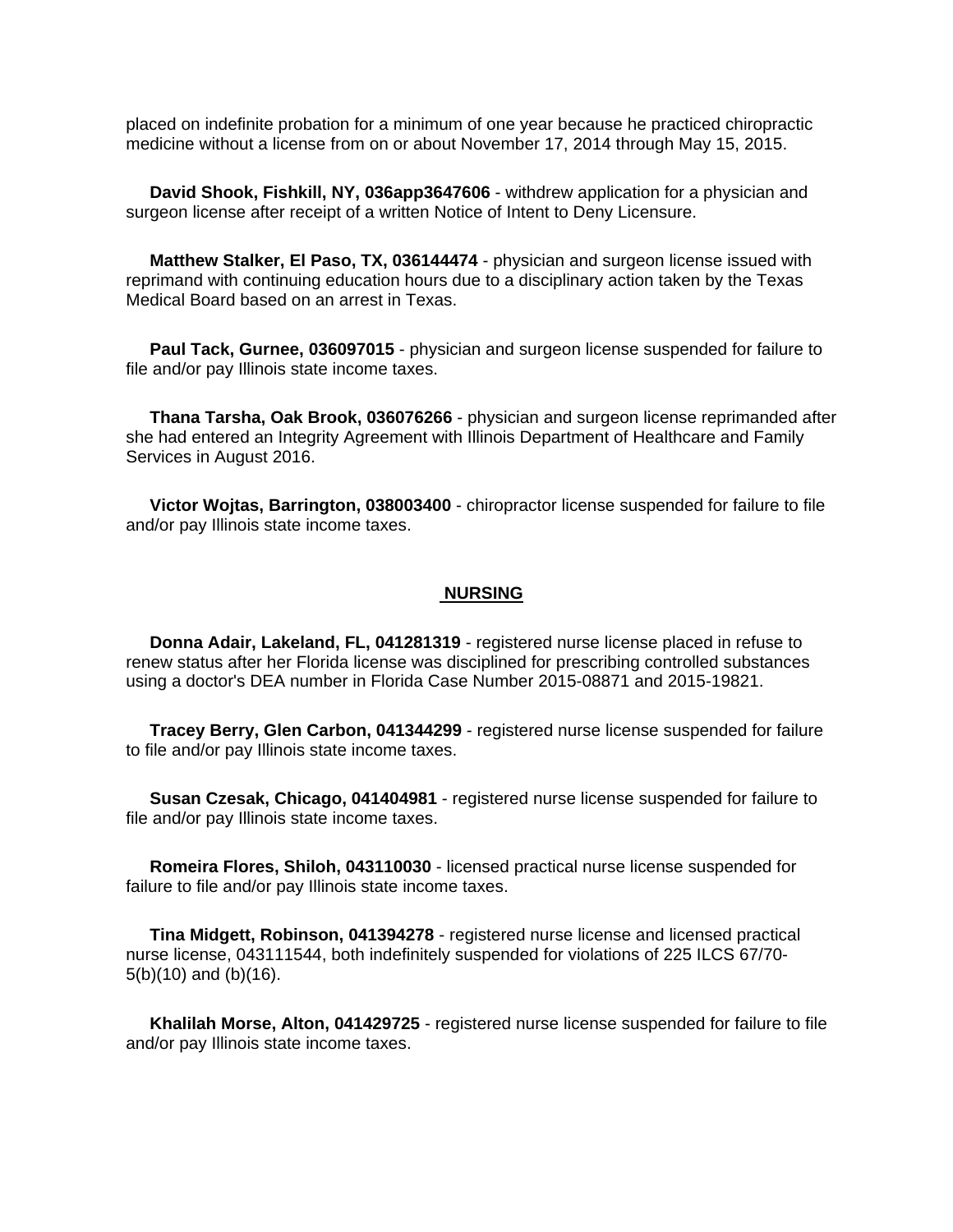**Lillian Myles, Beebe, AK, 043067310** - licensed practical nurse license reprimanded for a sister-state discipline.

 **Temeka Rucker, Belleville, 043117217** - licensed practical nurse license suspended for failure to file and/or pay Illinois state income taxes.

 **Roletta Sandifer, Chicago, 041345758** - registered nurse license suspended for failure to file and/or pay Illinois state income taxes.

 **kathleen Seither, Plainfield, 043123399** - licensed practical nurse license reprimanded for having fallen asleep while on duty.

 **Nicole Smith, Roseville, 043121590** - licensed practical nurse license reprimanded for having diverted controlled substance from a facility in the state of Illinois and having been sentenced to conditional discharge for misdemeanor theft in McDonough County, Illinois.

 **Belinda Tupas, Bolingbrook, 041357508** - registered nurse license reprimanded due to falsifying her own physical and TB medical records for a pre-employment screening at Horizon Home Health Care, Chicago, IL.

 **Christine Witkowski, Joliet, 041297894** - registered nurse license suspended for failure to file and/or pay Illinois state income taxes.

#### **PHARMACY**

 **Jeannessa Anderson, Country Club Hills, 049235053** - pharmacy technician license suspended for failure to file and/or pay Illinois state income taxes.

 **La Tasgia Bogga, Galesburg, 049249155** - pharmacy technician license suspended for failure to file and/or pay Illinois state income taxes.

 **Ram Kamath, Downers Grove, 051034037** - pharmacist license suspended for 21 days, followed by indefinite probation with practice restrictions for a minimum of five years due to entering a Deferred Prosecution Agreement in the U.S. District Court of Montana, Butte Division.

 **Preston McClerren, Benton, 049241955** - pharmacy technician license revoked based on his conviction for theft of controlled substances and sundries from his employer, Walmart, in Franklin County, Illinois.

 **Daemond Rogan, Kingsland, GA, 049120693** - pharmacy technician license suspended for being more than 30 days' delinquent in the payment of child support.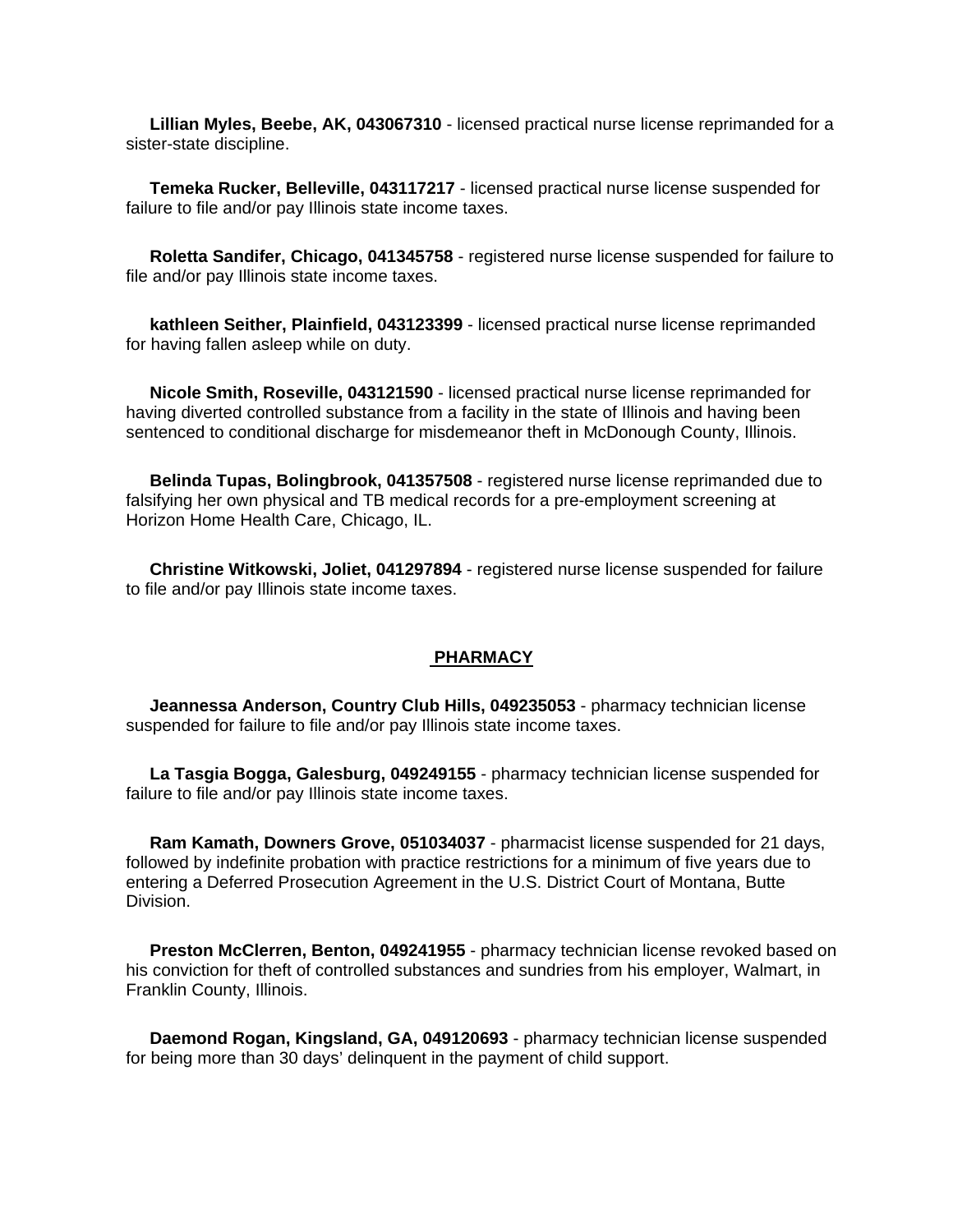**Toni Stith, Chicago, 049076848** - pharmacy technician license suspended for failure to file and/or pay Illinois state income taxes.

#### **PHYSICAL THERAPY**

 **Audie Veloria, Naperville, 070018057** - physical therapist license reprimanded due to failure to maintain records.

#### **PROFESSIONAL SERVICE CORPORATION**

 **Rubin & Associates PC, Northbrook, 060007784** - professional services corporation license reprimanded for failure to adhere to "Peer Review" statutory requirement under the IL Public Accounting Act - related to Peer Review Administrator notification and undergo Peer Review within a specified time after accepting an audit engagement, and failure to satisfactorily complete Peer Review prior to renewing PSC license in December 2015.

#### **PUBLIC ACCOUNTANT**

 **Bradley Diericx, Wheaton, 065032553** - certified public accountant license placed in refuse to renew status due to an August 31, 2015 Securities and Exchange Commission sanction.

 **Echols & Associates PC, Mendota, 066004741** - certified public accountant firm license placed on indefinite non-reporting probation due to termination from the AICPA peer review program for failure to satisfactorily complete a peer review.

 **PMB Helin Donovan LLP, Austin, TX, 066004227** - certified public accountant firm license placed in refuse to renew status due to a November 21, 2016 Securities and Exchange Commission sanction.

#### **RESPIRATORY CARE**

 **Khaja Khan, Oceanside, CA, 194004012** - respiratory care practitioner license suspended for failure to file and/or pay Illinois state income taxes.

#### **PROFESSIONAL ENGINEERS**

 **David Edwards, Wilmette, 061020562** - enrolled professional engineer intern license suspended for failure to file and/or pay Illinois state income taxes.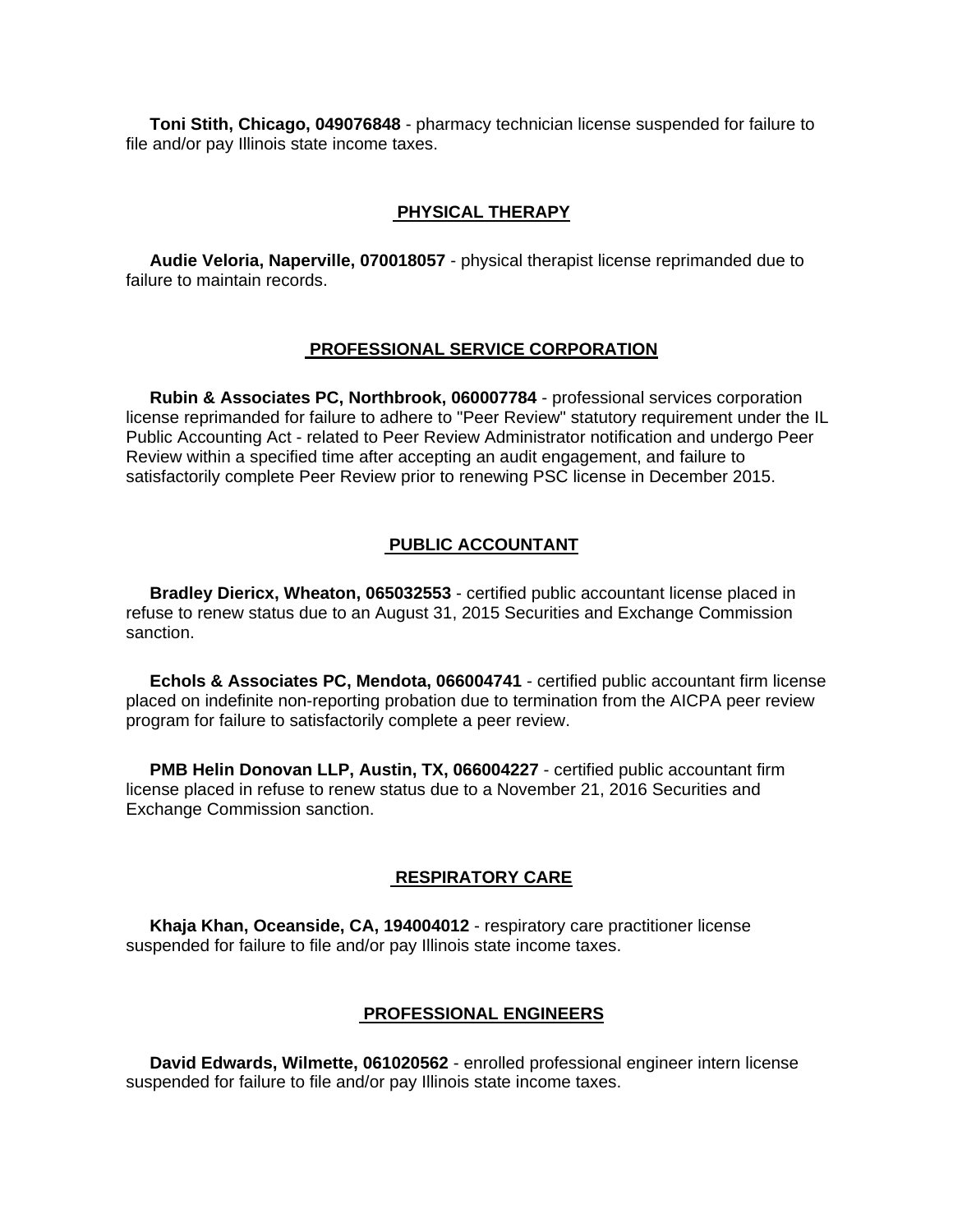**Mark Kuhlman, St. Louis, MO, 062069953** - professional engineer license issued and placed on five-year non-reporting probation based on applicant's disclosure of a conviction for distributing marijuana in 2012.

#### **DIVISION OF REAL ESTATE**

#### **APPRAISAL**

 **Donnell Digby, Chicago, 556003089** - certified residential real estate appraiser license suspended for failure to file and/or pay Illinois state income taxes.

 **Brian Dressler, Bourbonnais, 556002237** - certified residential real estate appraiser license suspended for failure to file and/or pay Illinois state income taxes.

 **Courtney Hanlon, Plainfield, 556004273** - certified residential real estate appraiser license suspended for failure to file and/or pay Illinois state income taxes.

 **Adam Smith, Elburn, 553001924** - certified general real estate appraiser license suspended for failure to file and/or pay Illinois state income taxes.

#### **COMMUNITY ASSOCIATION MANAGER**

 **Gregory Altman, Chicago, 261001423** - community association manager license suspended for failure to file and/or pay Illinois state income taxes.

#### **REAL ESTATE**

 **Perfecto Carrillo, Chicago, 475121592** - real estate broker license suspended for failure to file and/or pay Illinois state income taxes.

 **Abiodun Dickson, Chicago, 475150001** - real estate broker license suspended for failure to file and/or pay Illinois state income taxes.

 **Denson Ewing, Chicago, 473012397** - real estate leasing agent license suspended for failure to file and/or pay Illinois state income taxes.

 **Mark Fonter, Chicago, 475152981** - real estate broker license suspended for failure to file and/or pay Illinois state income taxes.